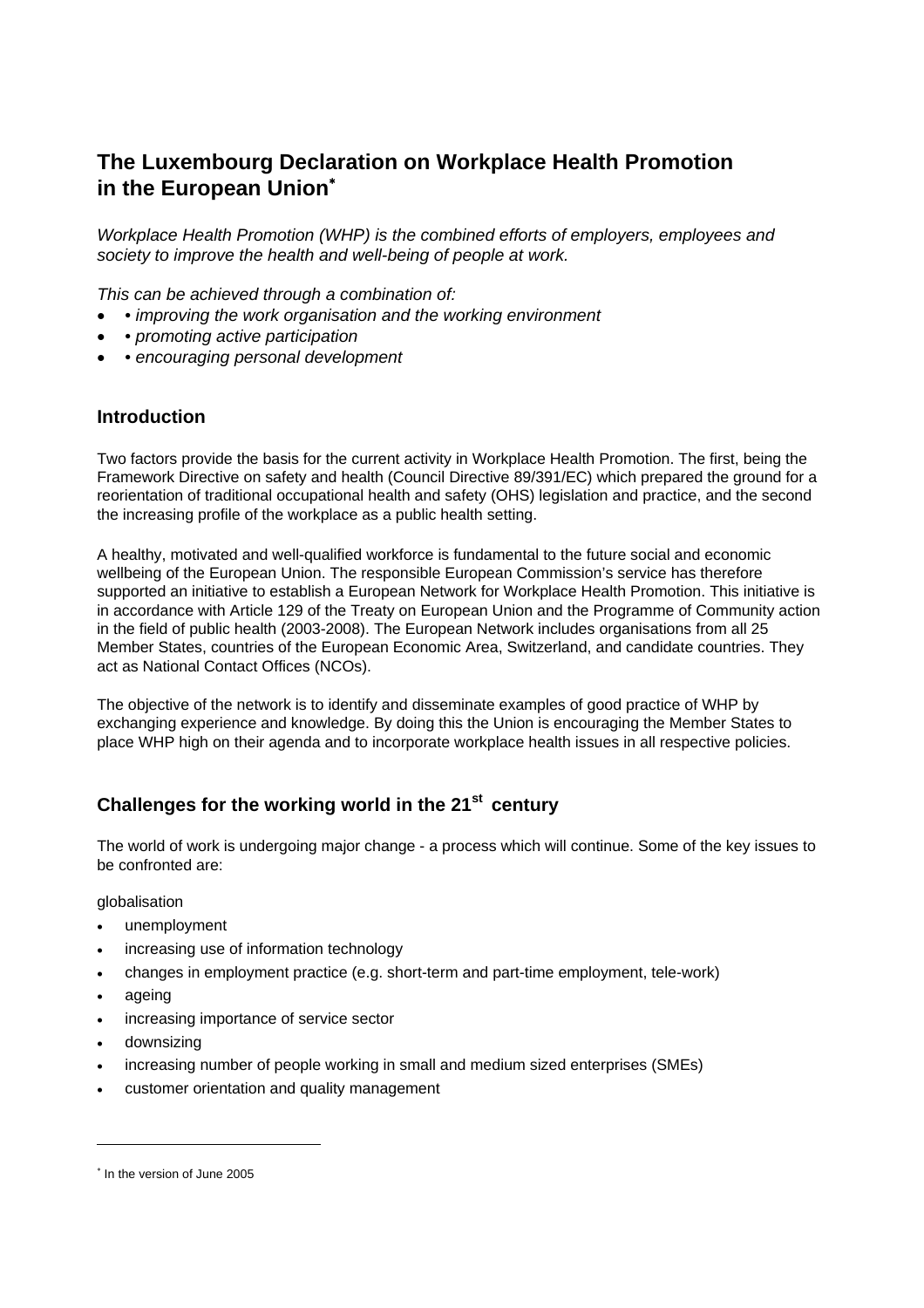The future success of organisations is dependent on having well-qualified, motivated and healthy employees. WHP has a significant role to play in preparing and equipping people and organisations to face these challenges.

#### **Workplace Health Promotion: an organisational investment for the future**

Traditional OHS has significantly improved health in the workplace by reducing accidents and preventing occupational diseases. However, it has become obvious that OHS alone cannot address the wide range of issues mentioned above.

By promoting health in the workplace organisations will see a reduction in sickness related costs and an increase in productivity. This results from a healthier workforce with increased motivation, higher morale and improved working relationships.

WHP is a modern corporate strategy which aims at preventing ill-health at work (including work-related diseases, accidents, injuries, occupational diseases and stress) and enhancing health-promoting potentials and well-being in the workforce.

### **Workplace Health Promotion: healthy people in healthy organisations**

The workplace influences health and disease in various ways. Work can cause ill-health if employees have to work within health-damaging working conditions, the available skills are inadequate, or the mutual support from colleagues is lacking. At the same time work can be a resource for personal development and enhancement of personal skills.

WHP contributes to a wide range of work factors which improve employees' health. These include:

- management principles and methods which recognise that employees are a necessary success factor for the organisation instead of a mere cost factor
- a culture and corresponding leadership principles which include participation of the employees and encourage motivation and responsibility of all employees
- work organisation principles which provide the employees with an appropriate balance between job demands, control over their own work, level of skills and social support
- a personnel policy which actively incorporates health promotion issues
- an integrated occupational health and safety service

#### **Workplace Health Promotion is evidenced-based and successful**

WHP is based on multisectoral and multidisciplinary co-operation and can only be successful if all the key players are committed to it.

WHP can reach the aim "healthy people in healthy organisations" if it is oriented along the following guidelines:

- 1. All staff have to be involved (participation).
- 2. WHP has to be integrated in all important decisions and in all areas of organisations (integration).